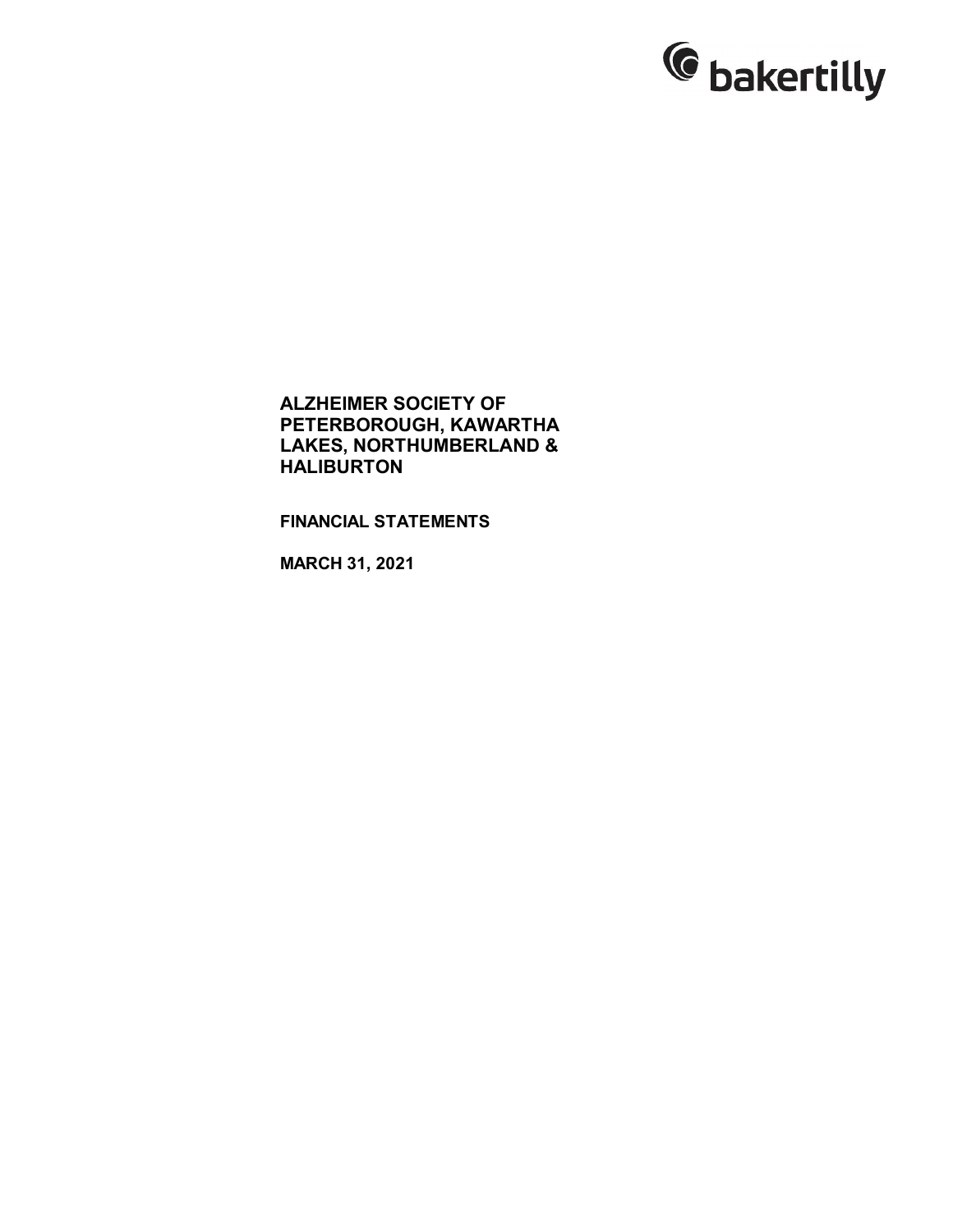

### **FINANCIAL STATEMENTS**

**MARCH 31, 2021**

## **TABLE OF CONTENTS**

Page Number

### **INDEPENDENT AUDITOR'S REPORT**

#### **FINANCIAL STATEMENTS**

| <b>Statement of Financial Position</b> |          |
|----------------------------------------|----------|
| Statement of Changes in Fund Balances  | 2        |
| <b>Statement of Operations</b>         | 3        |
| <b>Statement of Cash Flows</b>         | 4        |
| Notes to the Financial Statements      | $5 - 11$ |
| Schedules to the Financial Statements  | 12 - 13  |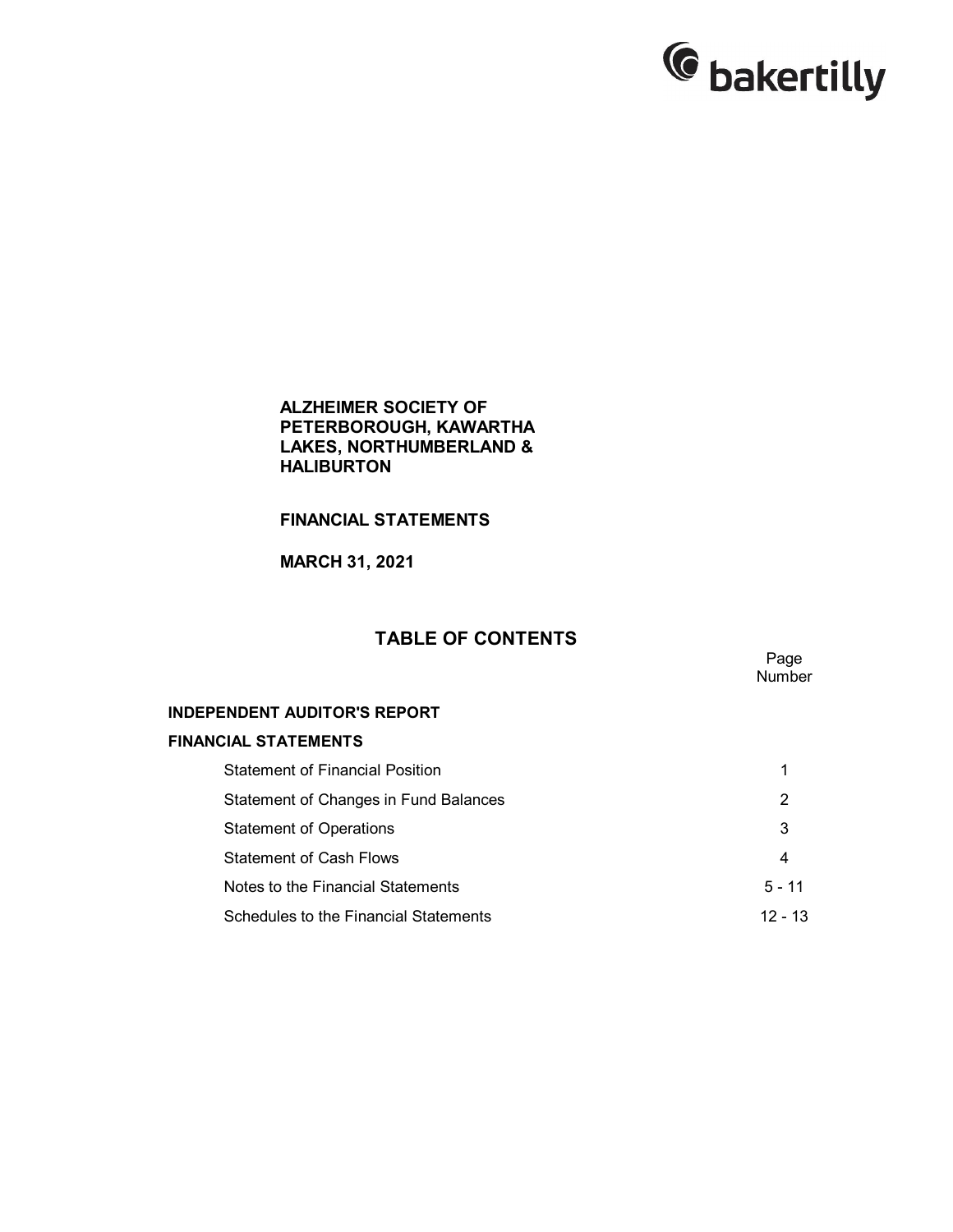

**Baker Tilly KDN LLP** 272 Charlotte St. Peterborough, ON Canada K9J 2V4

**T: (705) 742-3418 F: (705) 742-9775**

**www.bakertilly.ca**

#### **INDEPENDENT AUDITOR'S REPORT**

**To the Directors of Alzheimer Society of Peterborough, Kawartha Lakes, Northumberland & Haliburton**

#### *Qualified Opinion*

We have audited the financial statements of Alzheimer Society of Peterborough, Kawartha Lakes, Northumberland & Haliburton (the organization), which comprise the statement of financial position as at March 31, 2021, the statements of operations, changes in fund balances and cash flows for the year then ended, and notes to the financial statements, including a summary of significant accounting policies.

In our opinion, except for the effects of the matter described in the Basis for Qualified Opinion section of our report, the accompanying financial statements present fairly, in all material respects, the financial position of the organization as at March 31, 2021, and the results of its operations and its cash flows for the year then ended in accordance with Canadian Accounting Standards for Not-for-Profit Organizations.

#### *Basis for Qualified Opinion*

In common with most not-for-profit organizations, Alzheimer Society of Peterborough, Kawartha Lakes, Northumberland & Haliburton derives revenue from fundraising and donations, the completeness of which is not susceptible to satisfactory audit evidence. Accordingly, our verification of these revenues was limited to the amounts recorded by the organization and we were not able to determine whether any adjustments might be necessary to revenue, excess (deficiency) of revenue over expenses, assets and fund balances.

We conducted our audit in accordance with Canadian generally accepted auditing standards. Our responsibilities under those standards are further described in the Auditor's Responsibilities for the Audit of the Financial Statements section of our report. We are independent of the organization in accordance with the ethical requirements that are relevant to our audit of the financial statements in Canada, and we have fulfilled our other ethical responsibilities in accordance with these requirements. We believe that the audit evidence we have obtained is sufficient and appropriate to provide a basis for our qualified opinion.

#### *Responsibilities of Management and Those Charged with Governance for the Financial Statements*

Management is responsible for the preparation and fair presentation of the financial statements in accordance with Canadian Accounting Standards for Not-for-Profit Organizations, and for such internal control as management determines is necessary to enable the preparation of financial statements that are free from material misstatement, whether due to fraud or error.

In preparing the financial statements, management is responsible for assessing the organization's ability to continue as a going concern, disclosing, as applicable, matters related to going concern and using the going concern basis of accounting unless management either intends to liquidate the organization or to cease operations, or has no realistic alternative but to do so.

Those charged with governance are responsible for overseeing the organization's financial reporting process.

#### ASSURANCE • TAX • ADVISORY

*Baker Tilly KDN LLP is a member of Baker Tilly Canada Cooperative, which is a member of the global network of Baker Tilly International Limited. All members of Baker Tilly Canada Cooperative and Baker Tilly International Limited are separate and independent legal entities.*

*Peterborough Courtice Lindsay Cobourg*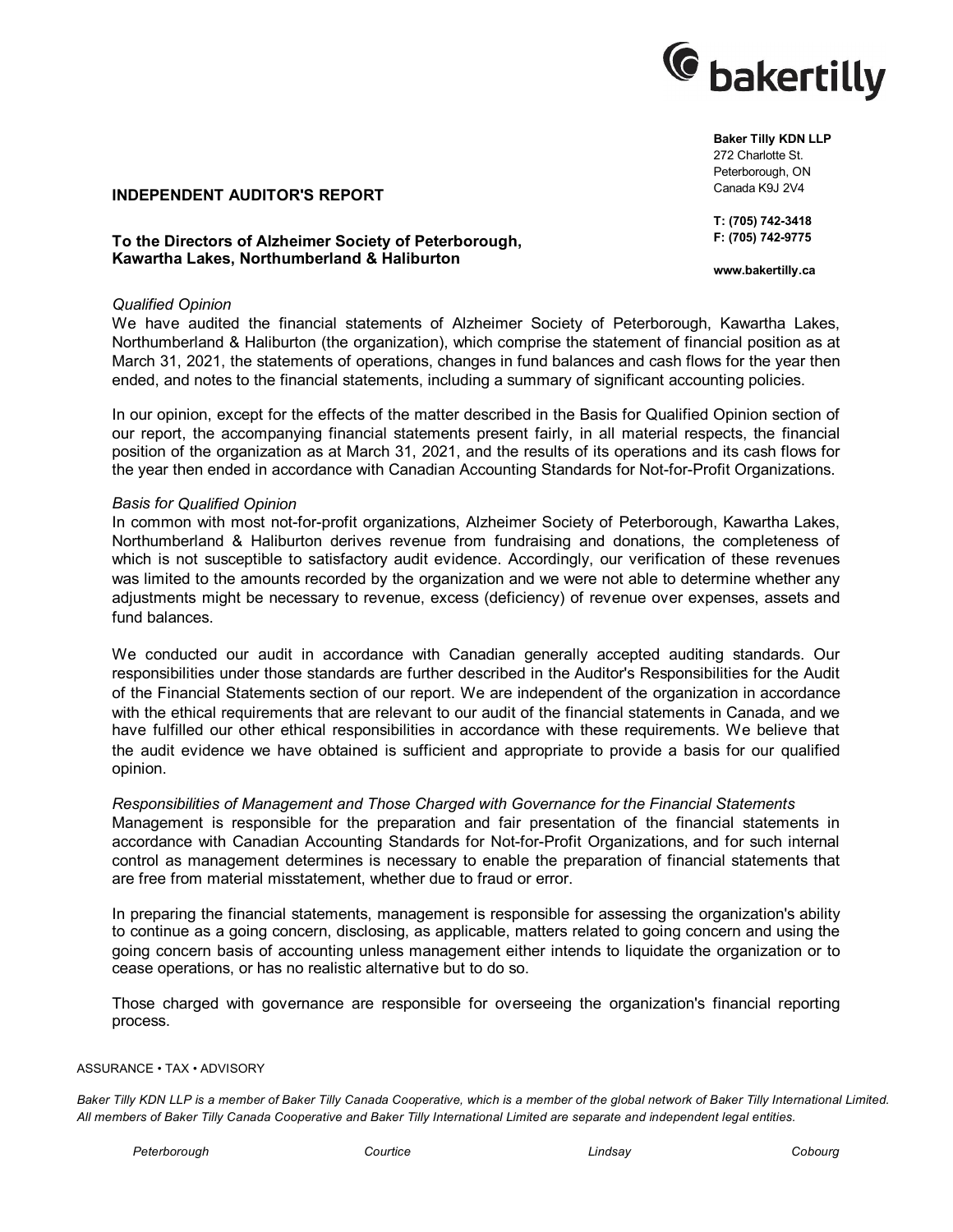

#### *Auditor's Responsibilities for the Audit of the Financial Statements*

Our objectives are to obtain reasonable assurance about whether the financial statements as a whole are free from material misstatement, whether due to fraud or error, and to issue an auditor's report that includes our opinion. Reasonable assurance is a high level of assurance, but is not a guarantee that an audit conducted in accordance with Canadian generally accepted auditing standards will always detect a material misstatement when it exists. Misstatements can arise from fraud or error and are considered material if, individually or in the aggregate, they could reasonably be expected to influence the economic decisions of users taken on the basis of these financial statements.

As part of an audit in accordance with Canadian generally accepted auditing standards, we exercise professional judgment and maintain professional skepticism throughout the audit. We also:

- Identify and assess the risks of material misstatement of the financial statements, whether due to fraud or error, design and perform audit procedures responsive to those risks, and obtain audit evidence that is sufficient and appropriate to provide a basis for our opinion. The risk of not detecting a material misstatement resulting from fraud is higher than for one resulting from error, as fraud may involve collusion, forgery, intentional omissions, misrepresentations, or the override of internal control.
- Obtain an understanding of internal control relevant to the audit in order to design audit procedures that are appropriate in the circumstances, but not for the purpose of expressing an opinion on the effectiveness of the organization's internal control.
- Evaluate the appropriateness of accounting policies used and the reasonableness of accounting estimates and related disclosures made by management.
- Conclude on the appropriateness of management's use of the going concern basis of accounting and, based on the audit evidence obtained, whether a material uncertainty exists related to events or conditions that may cast significant doubt on the organization's ability to continue as a going concern. If we conclude that a material uncertainty exists, we are required to draw attention in our auditor's report to the related disclosures in the financial statements or, if such disclosures are inadequate, to modify our opinion. Our conclusions are based on the audit evidence obtained up to the date of our auditor's report. However, future events or conditions may cause the organization to cease to continue as a going concern.
- Evaluate the overall presentation, structure and content of the financial statements, including the disclosures, and whether the financial statements represent the underlying transactions and events in a manner that achieves fair presentation.

We communicate with those charged with governance regarding, among other matters, the planned scope and timing of the audit and significant audit findings, including any significant deficiencies in internal control that we identify during our audit.

# *Baker Tilly KDN LLP*

Chartered Professional Accountants Licensed Public Accountants

Peterborough, Ontario June 22, 2021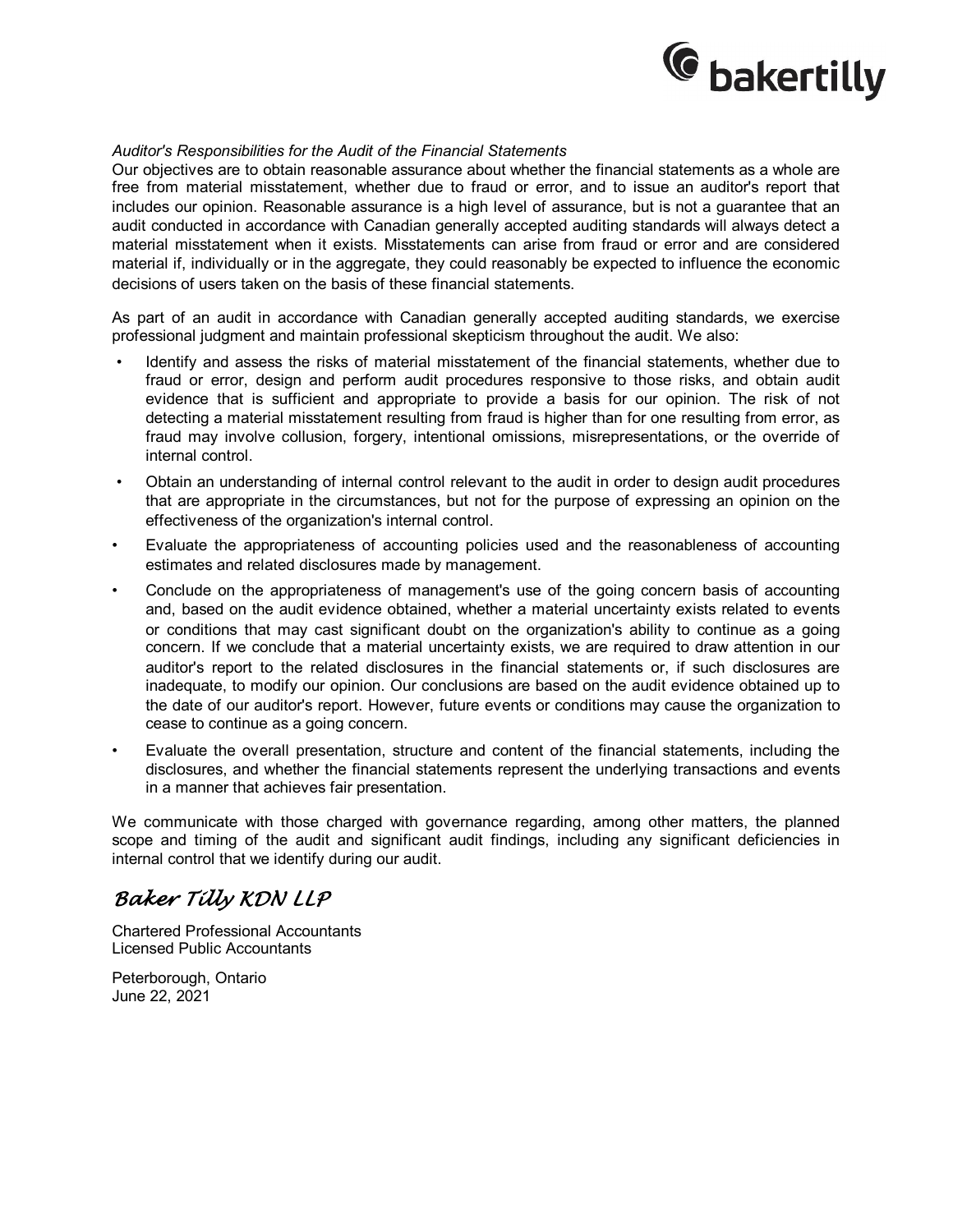

### **STATEMENT OF FINANCIAL POSITION As at March 31, 2021**

|                                          | 2021<br>\$ | 2020<br>\$ |
|------------------------------------------|------------|------------|
| <b>ASSETS</b>                            |            |            |
| <b>Current assets</b>                    |            |            |
| Cash                                     | 558,111    | 406,474    |
| Accounts receivable                      | 12,588     | 40,550     |
| Prepaid expenses                         | 16,496     | 16,028     |
| Short-term investments (note 3)          | 229,320    | 153,700    |
|                                          | 816,515    | 616,752    |
| Long-term investments (note 3)           | 369,169    | 430,414    |
| Tangible capital assets (note 5)         | 56,432     | 84,126     |
|                                          | 1,242,116  | 1,131,292  |
| <b>LIABILITIES AND FUND BALANCES</b>     |            |            |
| <b>Current liabilities</b>               |            |            |
| Accounts payable and accrued liabilities | 236,168    | 157,979    |
| Government remittances payable           | 3,005      | 30,357     |
| Deferred capital contibutions (note 6)   | 16,801     | 25,202     |
| Deferred revenue (note 7)                | 180,189    | 38,386     |
|                                          | 436,163    | 251,924    |
|                                          |            |            |
| <b>Fund balances</b>                     |            |            |
| Externally restricted (note 8)           | 18,467     | 17,954     |
| Internally restricted (note 8)           | 747,855    | 802,490    |
| Equity in tangible capital assets        | 39,631     | 58,924     |
|                                          | 805,953    | 879,368    |
|                                          | 1,242,116  | 1,131,292  |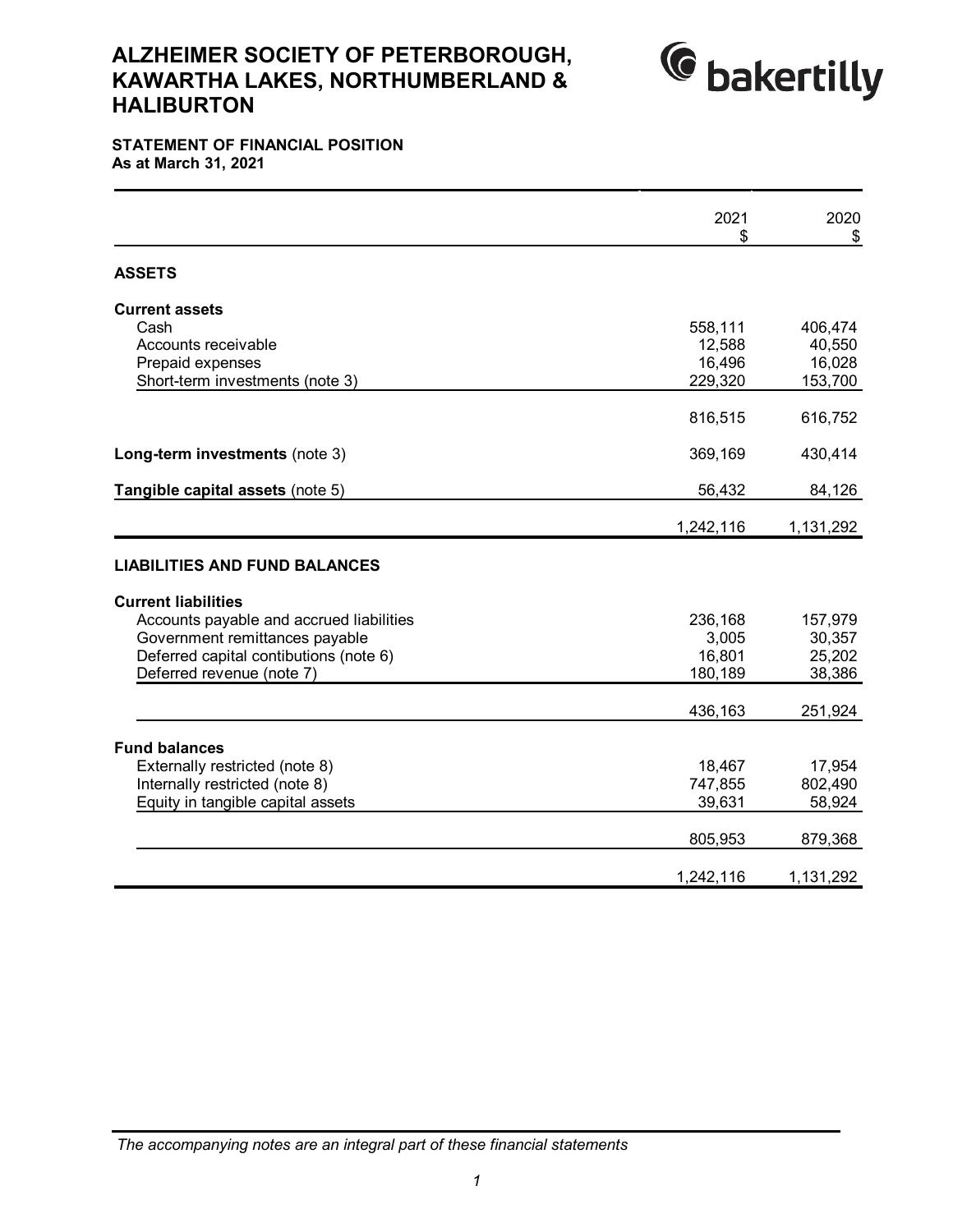

#### **STATEMENT OF CHANGES IN FUND BALANCES For the Year Ended March 31, 2021**

|                                                                                                                 | Operating<br>Fund<br>2021 | Equity in<br>Tangible<br>Capital<br>Assets<br>2021 | Externally<br>Restricted<br>Fund<br>2021 | Internally<br>Restricted<br>Funds<br>2021 | Total<br>2021 | Total<br>2020 |
|-----------------------------------------------------------------------------------------------------------------|---------------------------|----------------------------------------------------|------------------------------------------|-------------------------------------------|---------------|---------------|
| Fund balances - beginning of year                                                                               |                           | 58,924                                             | 17,954                                   | 802,490                                   | 879,368       | 885,208       |
| Excess (deficiency) of revenue over expenses for<br>the year<br>Board approved transfer of surplus and purchase | (50, 154)                 | (23, 774)                                          | 513                                      | $\blacksquare$                            | (73, 415)     | (5,840)       |
| of tangible capital assets                                                                                      | 50,154                    | 4,481                                              |                                          | (54, 635)                                 |               |               |
| Fund balances - end of year                                                                                     |                           | 39,631                                             | 18,467                                   | 747,855                                   | 805,953       | 879,368       |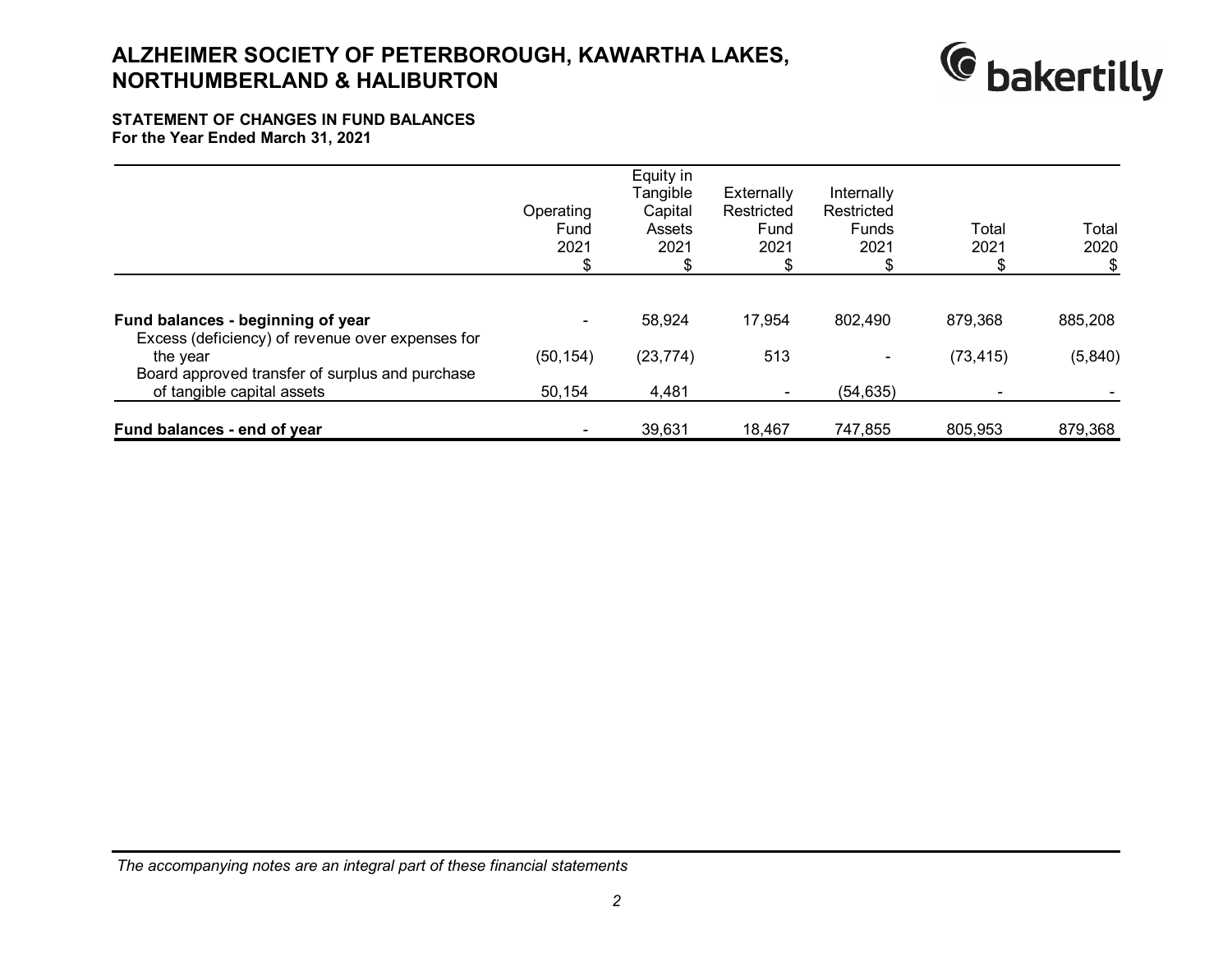

# **STATEMENT OF OPERATIONS**

**For the Year Ended March 31, 2021**

|                                                              | <b>Budget</b> | Actual     | Actual     |
|--------------------------------------------------------------|---------------|------------|------------|
|                                                              | 2021<br>\$    | 2021<br>\$ | 2020<br>\$ |
|                                                              | (Unaudited)   |            |            |
| <b>Revenue</b>                                               |               |            |            |
| Grants                                                       |               |            |            |
| <b>Ontario Health Agency</b>                                 | 992,800       | 793,354    | 898,726    |
| Alzheimer Society of Ontario                                 | 34,000        | 26,493     | 19,392     |
| Other                                                        | 45,250        | 59,727     | 26,218     |
| <b>Ontario Trillium Foundation</b>                           | 153,123       | 56,230     |            |
| Donations (Schedule 1)                                       | 249,411       | 156,713    | 228,235    |
| Fundraising activities - net (Schedule 2)                    | 98,500        | 65,447     | 121,282    |
| Investment income                                            | 1,378         | 14,707     | 16,733     |
| Other                                                        | 9,500         | 9,089      | 9,408      |
|                                                              |               |            |            |
| <b>Total revenue</b>                                         | 1,583,962     | 1,181,760  | 1,319,994  |
| <b>Expenses</b>                                              |               |            |            |
| Salaries and benefits                                        | 1,197,894     | 1,015,164  | 1,006,601  |
| Direct service costs (Schedule 3)                            | 163,309       | 30,630     | 86,425     |
| Public awareness (Schedule 4)                                | 26,762        | 298        | 10,274     |
| Research and awards                                          | 800           | 500        | 300        |
| <b>Facilities</b>                                            | 125,919       | 105,585    | 122,076    |
| Office (Schedule 5)                                          | 55,290        | 54,095     | 70,521     |
| Amortization                                                 | 2,000         | 29,363     | 29,472     |
| Covid-19 costs                                               |               | 16,728     | 165        |
| Loss on disposal of tangible capital assets                  |               | 2,812      |            |
| <b>Total expenses</b>                                        | 1,571,974     | 1,255,175  | 1,325,834  |
|                                                              |               |            |            |
|                                                              |               |            |            |
| Excess (Deficiency) of Revenue over Expenses for the<br>Year | 11,988        | (73, 415)  | (5, 840)   |
|                                                              |               |            |            |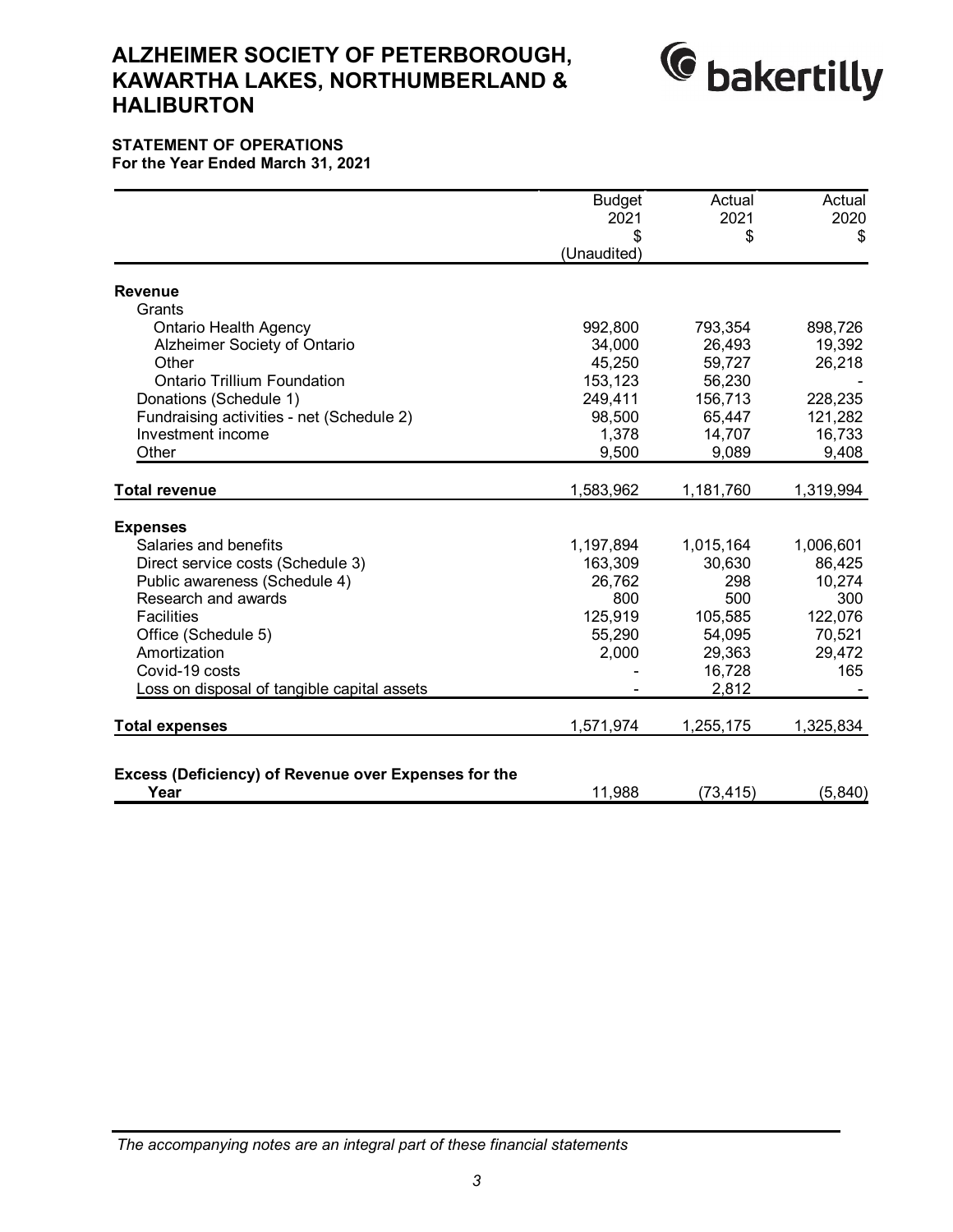

### **STATEMENT OF CASH FLOWS**

**For the Year Ended March 31, 2021**

|                                                                                             | 2021<br>\$ | 2020<br>\$ |
|---------------------------------------------------------------------------------------------|------------|------------|
| <b>CASH PROVIDED FROM (USED FOR):</b>                                                       |            |            |
| <b>Operating activities</b>                                                                 |            |            |
| Excess (deficiency) of revenue over expenses for the year<br>Non-cash charges to operations | (73, 415)  | (5,840)    |
| Amortization expense                                                                        | 29,363     | 29,472     |
| Amortization of deferred capital contributions                                              | (8,401)    | (8,401)    |
| Loss on disposal of tangible capital assets                                                 | 2,812      |            |
|                                                                                             | (49, 641)  | 15,231     |
| Changes in non-cash working capital items                                                   |            |            |
| Accounts receivable                                                                         | 27,962     | (16, 426)  |
| Prepaid expenses                                                                            | (468)      | (3,348)    |
| Accounts payable and accrued                                                                | 78,189     | 47,623     |
| Government remittances payable                                                              | (27, 352)  | (732)      |
| Deferred revenue                                                                            | 133,403    | 24,644     |
|                                                                                             | 211,734    | 51,761     |
| Net increase in cash from operating activities                                              | 162,093    | 66,992     |
| <b>Investing activities</b>                                                                 |            |            |
| Disposal of investments                                                                     | 143,225    | 119,365    |
| Purchase of investments                                                                     | (149, 200) | (125,000)  |
| Purchase of tangible capital assets                                                         | (4, 481)   | (15, 529)  |
| Net decrease in cash from investing activities                                              | (10, 456)  | (21, 164)  |
| Change in cash                                                                              | 151,637    | 45,828     |
| Cash - beginning of year                                                                    | 406,474    | 360,646    |
| Cash - end of year                                                                          | 558,111    | 406,474    |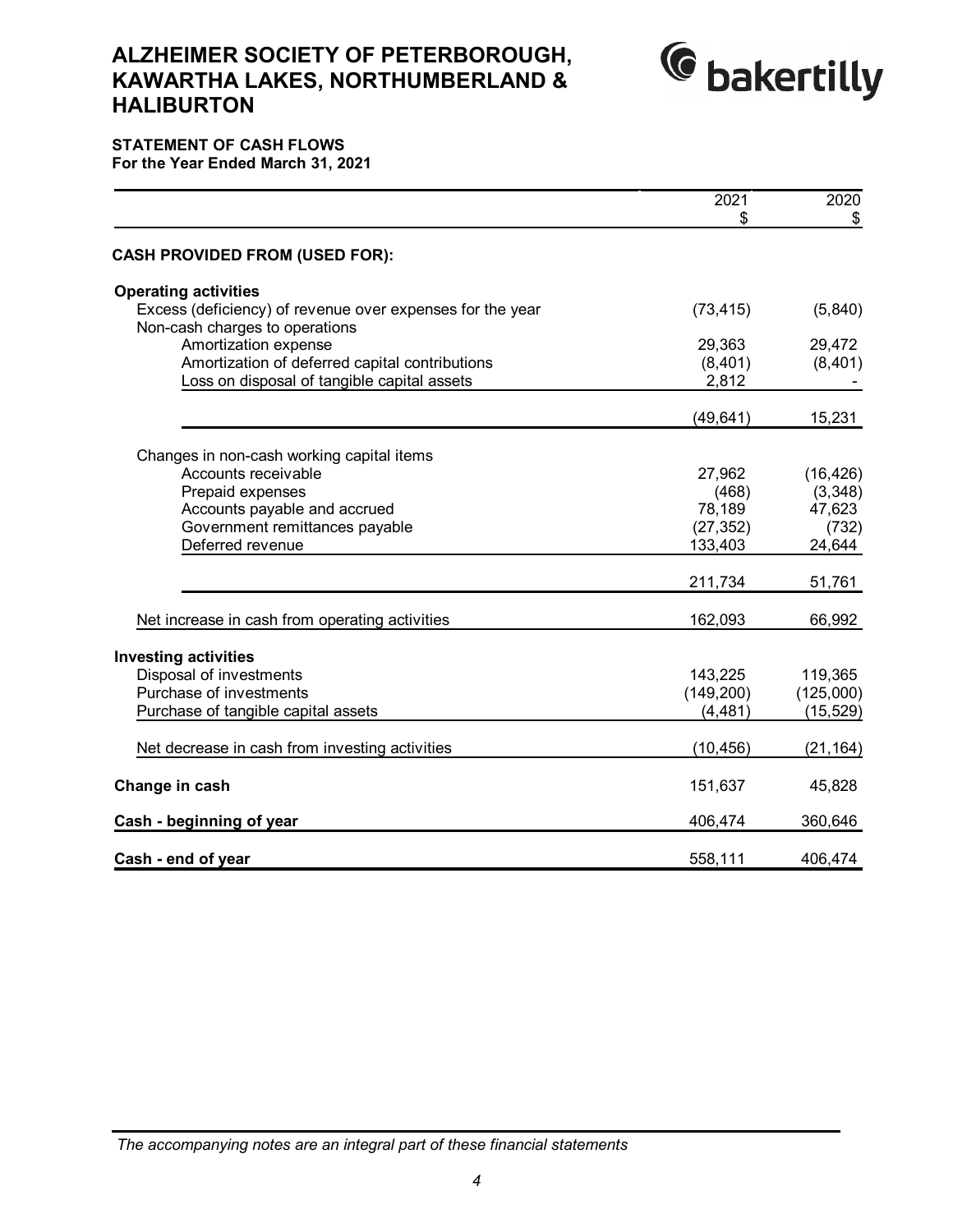

**NOTES TO THE FINANCIAL STATEMENTS For the Year Ended March 31, 2021**

#### **1. NATURE OF OPERATIONS**

Alzheimer Society of Peterborough, Kawartha Lakes, Northumberland & Haliburton was incorporated on August 18, 1983 under the Ontario Business Corporation Act as a not-for-profit organization without share capital. The objectives of the organization are to promote public education, family support, advocacy and support of research for Alzheimer disease.

#### **2. SIGNIFICANT ACCOUNTING POLICIES**

These financial statements have been prepared in accordance with Canadian Accounting Standards for Not-for-Profit Organizations. Significant aspects of the accounting policies are as follows:

#### *(a) Recognition of Revenues and Expenses*

The Alzheimer Society of Peterborough, Kawartha Lakes, Northumberland & Haliburton uses the deferral method of accounting.

Restricted contributions are recognized as revenue in the year in which the related expenses are incurred. Unrestricted contributions are recognized as revenue when received or receivable if the amount can be reasonably estimated and collection is reasonably assured.

Capital contributions are deferred and amortized on the same basis and rate as the amortization of the related tangible capital assets.

Fundraising and donations are recognized as revenue when received.

Investment income is recognized as revenue when earned in the appropriate fund.

Operating grant claims for allowable operating costs are recorded as revenue in the current year. The reimbursement for these costs is dependant ultimately upon their acceptance by the various funders.

Expenses are reported on the accrual basis of accounting. The accrual basis of accounting recognizes expenses in the period the goods or services are acquired and a legal liability is incurred.

*(b) Use of Estimates*

The preparation of financial statements in conformity with Canadian Accounting Standards for Not-for-Profit Organizations requires management to make estimates and assumptions that affect the reported amounts of assets and liabilities and disclosure of contingent assets and liabilities at the date of the financial statements and the reported amounts of revenues and expenses during the year.

Key areas where management has made complex or subjective judgments (often as a result of matters that are inherently uncertain) include, among others, accounts receivable, accounts payable, useful lives of tangible capital assets and amortization. Actual results could differ from these and other estimates, the impact of which would be recorded in future periods.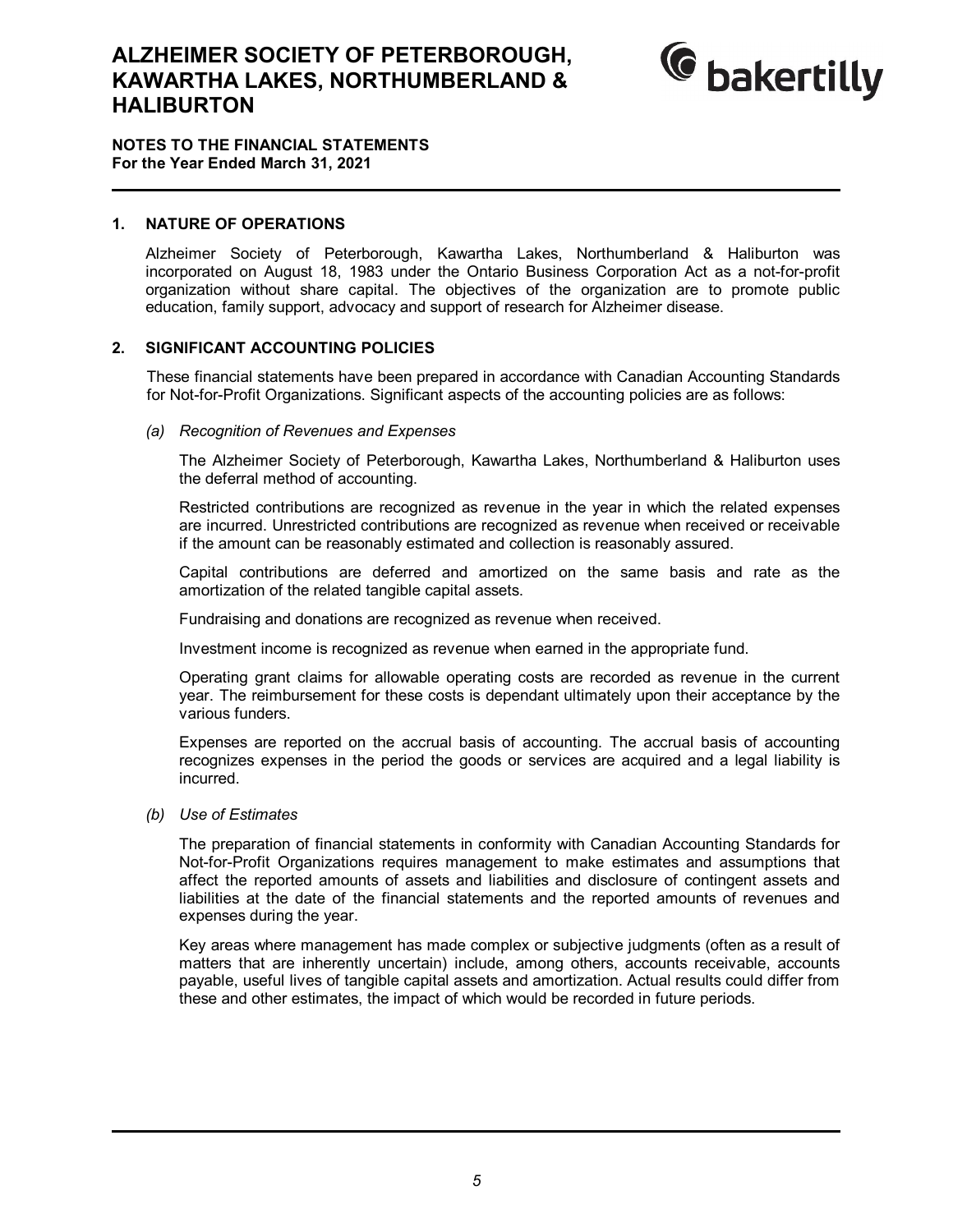

**NOTES TO THE FINANCIAL STATEMENTS For the Year Ended March 31, 2021**

### **2. SIGNIFICANT ACCOUNTING POLICIES, continued**

*(c) Fund Accounting*

In order to ensure observance of limitations and restrictions placed on the use of the resources available to the organization, the accounts are maintained in accordance with the principles of fund accounting. Under these principles, resources are classified for accounting purposes into funds that are in accordance with particular activities or objectives specified. These funds are classified as follows:

(i) Operating Fund

The operating fund includes results of day-to-day operating transactions and unrestricted contributions.

(ii) Internally Restricted Funds

Internally restricted funds represent amounts that have been designated by the Board of Directors for use in meeting future requirements of the organization. These include:

The Operating reserve, which has been designated for the use in funding future deficits in the operating fund; and

The Capital Campaign fund, which has been designated for the purchase of tangible capital assets.

(iii) Externally Restricted Fund

Externally restricted fund represents funds designated by the donor for restricted use within the organization. This is comprised of the Burgess Estate fund, which is to be used for future education and research expenditures.

(iv) Equity in Tangible Capital Assets

Equity in tangible capital assets includes the organization's assets, revenue and expenses related to capital assets.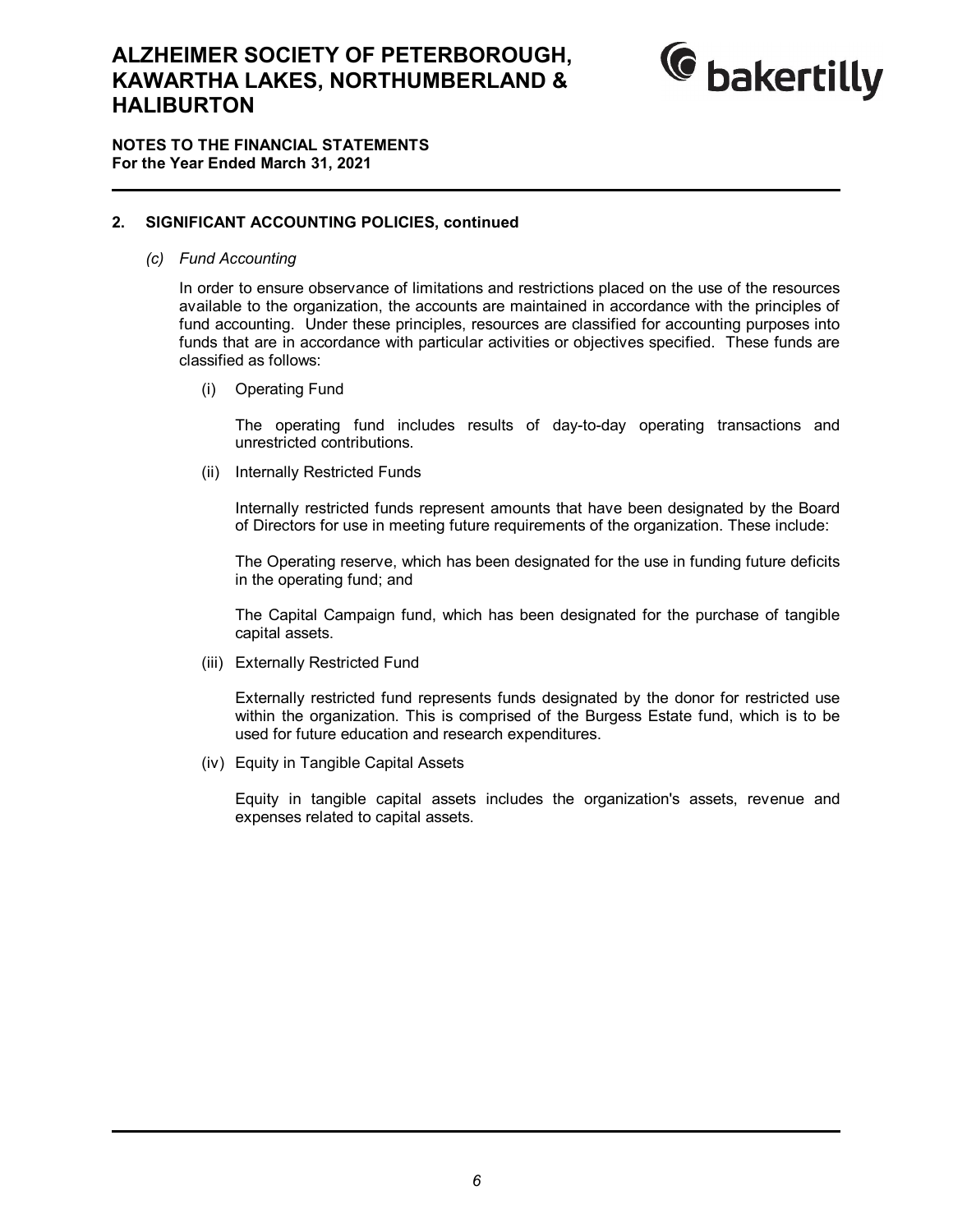

**NOTES TO THE FINANCIAL STATEMENTS For the Year Ended March 31, 2021**

#### **2. SIGNIFICANT ACCOUNTING POLICIES, continued**

*(d) Tangible Capital Assets*

Tangible capital assets are recorded at cost which includes all amounts that are directly attributable to acquisition, construction, development or betterment of the asset. The cost, less residual value, if any, of tangible capital assets is amortized, over the expected useful life of the asset, as follows:

| Furniture and fixtures | - straight line over five years    |
|------------------------|------------------------------------|
| Computer equipment     | - straight line over five years    |
| Computer software      | - straight line over three years   |
| Leasehold improvements | - straight line over life of lease |

Contributed tangible capital assets are recorded at the fair value of the assets on the date of transfer.

Tangible capital assets are reviewed for impairment whenever events or conditions indicate that the assets no longer contribute to the Organization's abilty to provide services or that the service potential of the assets are less than their net carrying amount. When conditions indicate that a tangible capital asset is impaired, the net carrying amount of the asset is written down to the asset's fair value or replacement cost.

*(e) Income Taxes*

As a registered charitable organization under the Federal Income Tax Act, the Organization is exempt from income taxes and is prohibited from distributing any of its earnings to or for the personal benefit of the members.

- *(f) Measurement of Financial Instruments*
	- (i) Measurement

The Organization initially measures its financial assets and financial liabilities at fair value adjusted by, in the case of a financial instrument that will not be measured subsequently at fair value, the amount of transaction costs directly attributable to the instrument.

The Organization subsequently measures its financial assets and financial liabilities at amortized cost. Changes in fair value are recognized in the excess of revenues over expenses.

Financial assets measured at amortized cost include cash, accounts receivable and investments.

Financial liabilities measured at amortized cost include accounts payable and accrued liabilities.

(ii) Impairment

Financial assets measured at amortized cost are tested for impairment when there are indicators of possible impairment. When a significant adverse change has occurred during the period in the expected timing or amount of future cash flows from the financial asset or group of assets, a write-down is recognized in the statement of operations.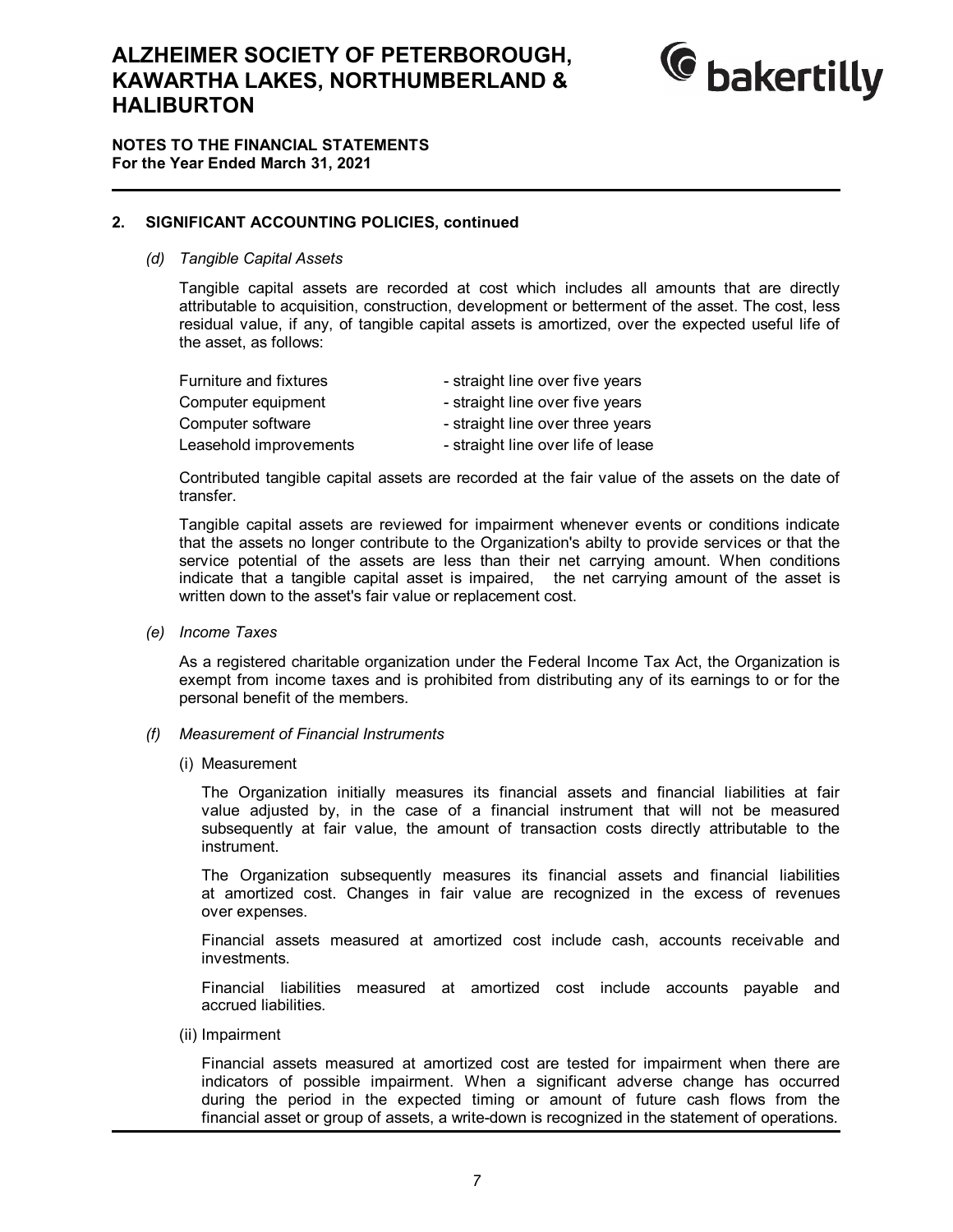

**NOTES TO THE FINANCIAL STATEMENTS For the Year Ended March 31, 2021**

#### **2. SIGNIFICANT ACCOUNTING POLICIES, continued**

#### *(g) Donated Services*

Volunteers contribute significant time to assist the Organization in carrying out its programs and administration. Because of the difficulty of determining their fair value, contributed services are not recognized in the financial statements.

#### **3. INVESTMENTS**

The investments consist of interest bearing GICs. The GIC investments earn interest in the range of 0.78% to 2.47% and are due between fiscal 2022 and 2024. GIC investments are recorded at cost plus accrued interest.

#### **4. ECONOMIC DEPENDENCE**

The Organization's major source of revenue is the operating grant from the Ontario Health Agency via the Local Health Integration Network. The nature and extent of this revenue is of such significance as to affect the viability of the Organization and, accordingly, it can be said that the Organization is economically dependent on these funds.

#### **5. TANGIBLE CAPITAL ASSETS**

Tangible capital assets consist of the following:

|                               |         | Accumulated  | Net Book Value |        |
|-------------------------------|---------|--------------|----------------|--------|
|                               | Cost    | Amortization | 2021           | 2020   |
|                               | \$      |              |                |        |
|                               |         |              |                |        |
| <b>Furniture and fixtures</b> | 92,942  | 51,156       | 41,786         | 57,566 |
| Computer equipment            | 1,219   | 731          | 488            | 731    |
| Leasehold improvements        | 35,396  | 21,238       | 14,158         | 22,130 |
| Computer software             | 11,093  | 11,093       |                | 3,699  |
|                               |         |              |                |        |
|                               | 140,650 | 84,218       | 56,432         | 84,126 |

#### **6. DEFERRED CAPITAL CONTRIBUTIONS**

Deferred capital contributions relate to grant and donation funding received for the purchase of tangible capital assets. Deferred capital contribution balances are as follows:

|                                                    | 2021           | 2020<br>\$       |
|----------------------------------------------------|----------------|------------------|
| <b>Ontario Health Agency</b><br>Specific donations | 7,185<br>9,616 | 10,777<br>14,425 |
|                                                    | 16,801         | 25,202           |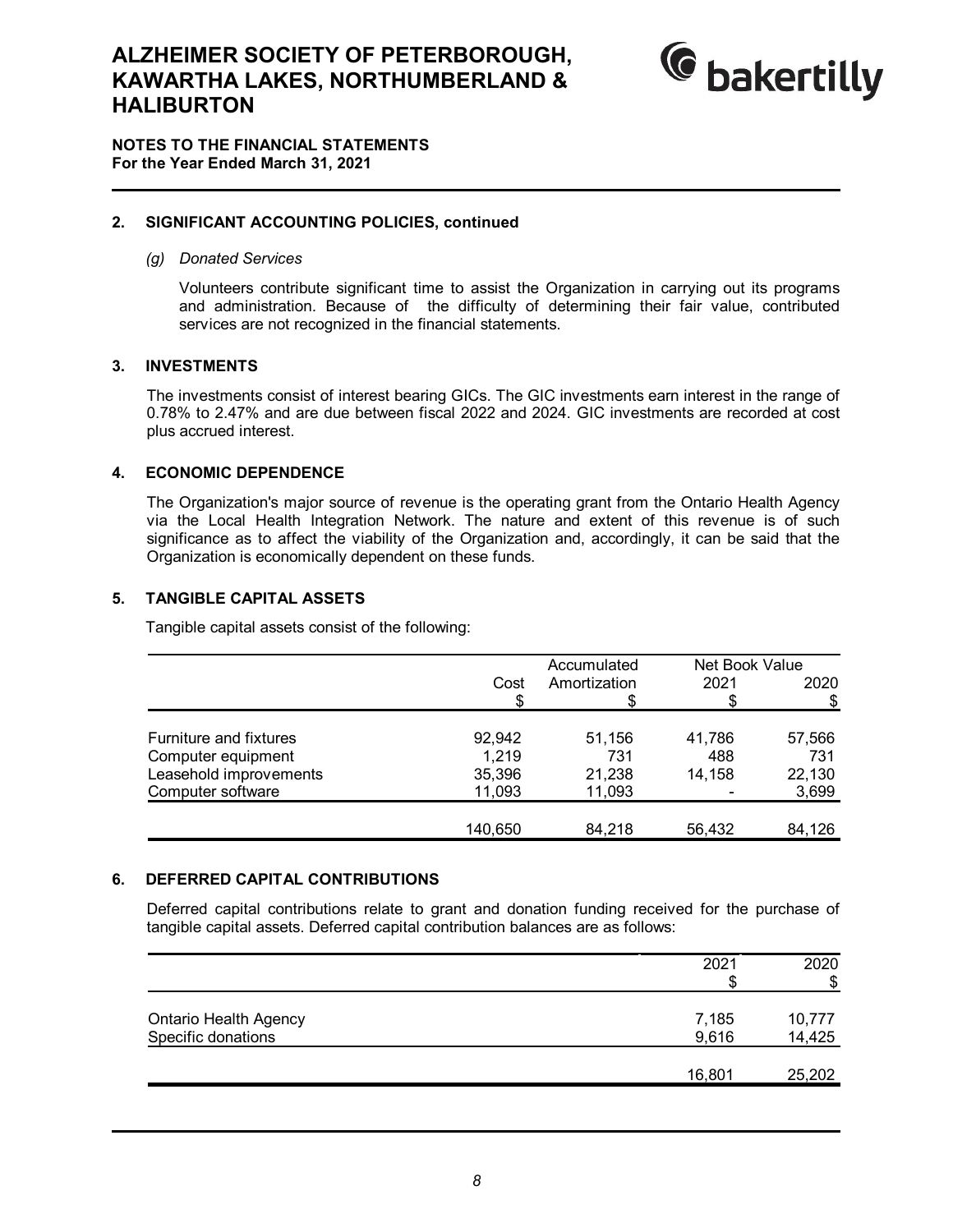

**NOTES TO THE FINANCIAL STATEMENTS For the Year Ended March 31, 2021**

### **7. DEFERRED REVENUE**

Included in deferred revenue are the following amounts:

|                                                   | 2021    | 2020           |
|---------------------------------------------------|---------|----------------|
|                                                   | \$      | \$             |
| Minds in motion                                   | 176,405 | 36,221         |
| Other                                             | 3,784   | 2,165          |
|                                                   | 180,189 | 38,386         |
| The continuity of deferred revenue is as follows: |         |                |
|                                                   | 2021    | 2020           |
|                                                   | \$      | \$             |
| Balance - beginning of year                       | 38,386  | 11,711         |
| Add amounts received:                             |         |                |
| Grant revenues - minds in motion                  | 220,250 | 22,500         |
| Donations - minds in motion                       | 290     | 28,177         |
| Program fees - minds in motion<br>Other           | 3,784   | 7,860<br>2,165 |
|                                                   | 224,324 | 60,702         |
| Less transfer to operations:                      |         |                |
| Minds in motion                                   | 80,356  | 34,027         |
| Other                                             | 2,165   |                |
|                                                   | 82,521  | 34,027         |
| Balance - end of year                             | 180,189 | 38,386         |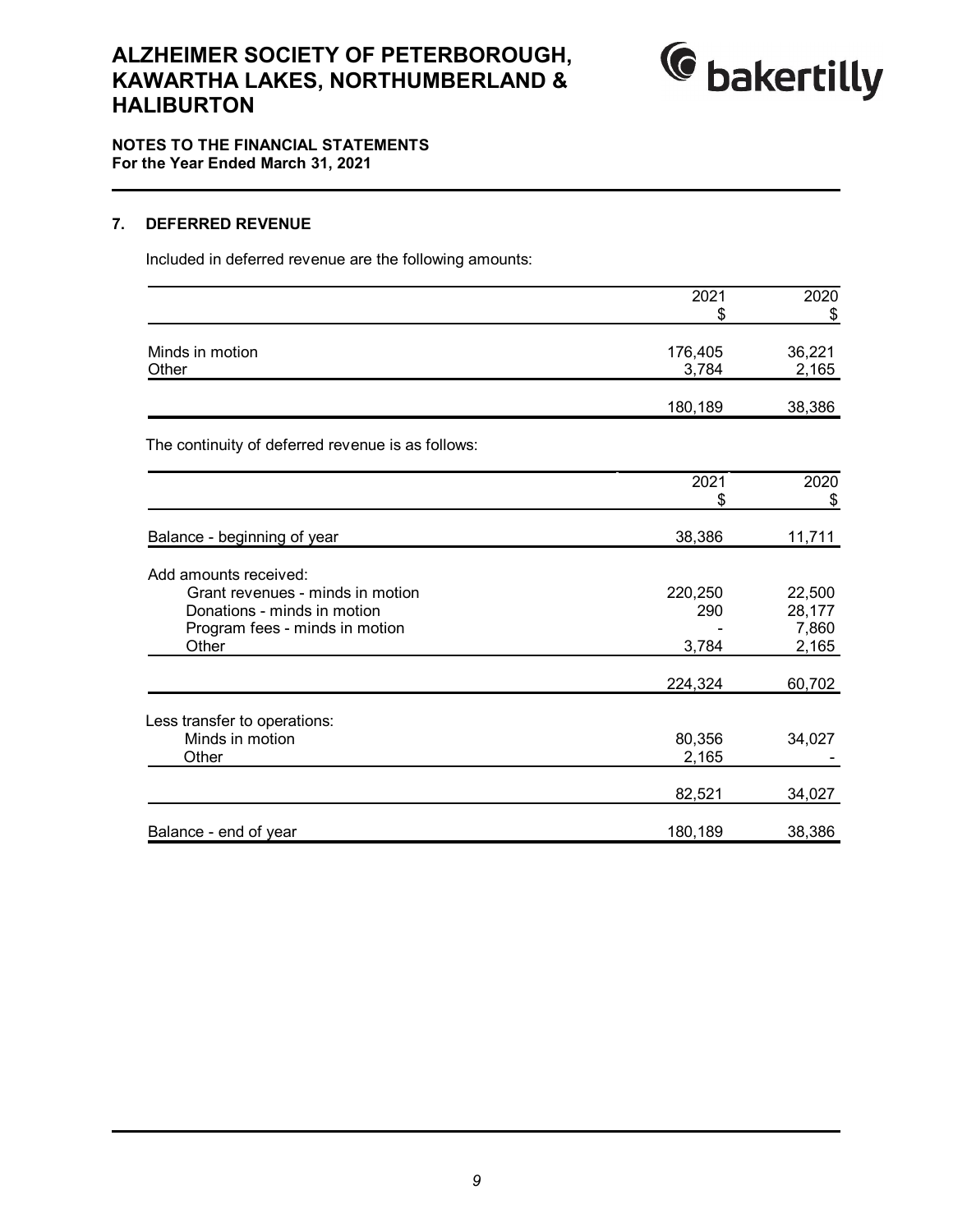

**NOTES TO THE FINANCIAL STATEMENTS For the Year Ended March 31, 2021**

### **8. INTERNALLY AND EXTERNALLY RESTRICTED FUNDS**

The restricted funds consist of the following:

|                              | 2021    | 2020    |
|------------------------------|---------|---------|
|                              | \$      | \$      |
| <b>Internally Restricted</b> |         |         |
| Operating reserve            | 518,000 | 518,000 |
| Capital campaign             | 229,855 | 284,490 |
|                              |         |         |
|                              | 747,855 | 802,490 |
|                              |         |         |
| <b>Externally Restricted</b> |         |         |
| <b>Burgess Estate Fund</b>   | 18,467  | 17,954  |

### **9. CHARITABLE REMAINDER TRUSTS**

The organization has been named the residual beneficiary under charitable remainder trust agreements for investments with a market value of \$20,473 (2020 - \$19,784). The income from the trusts are paid to the donors during their lifetimes and the principal amounts pass to the organization on the death of the donors. These amounts are not included in the financial statements.

#### **10. FINANCIAL INSTRUMENTS**

Transactions in financial instruments may result in an entity assuming or transferring to another party one or more of the financial risks described below. The required disclosures provide information that assists users of financial statements in assessing the extent of risk related to financial instruments. In the opinion of management, the organization is not exposed to any significant liquidity or currency risk.

(a) Interest rate risk

Interest rate risk is the risk that the value of financial instruments will fluctuate due to changes in market interest rates. The value of fixed income securities will generally rise if interest rates fall and conversely fall when rates rise.

These risks are generally outside the control of the organization but are mitigated by the organization's investment policies.

(b) Credit risk

Credit risk is the risk that one party to a transaction will fail to discharge an obligation and cause the other party to incur a financial loss. The Organization has limited exposure to credit risk as the majority of receivables are due from Municipal, Provincial and Federal levels of government.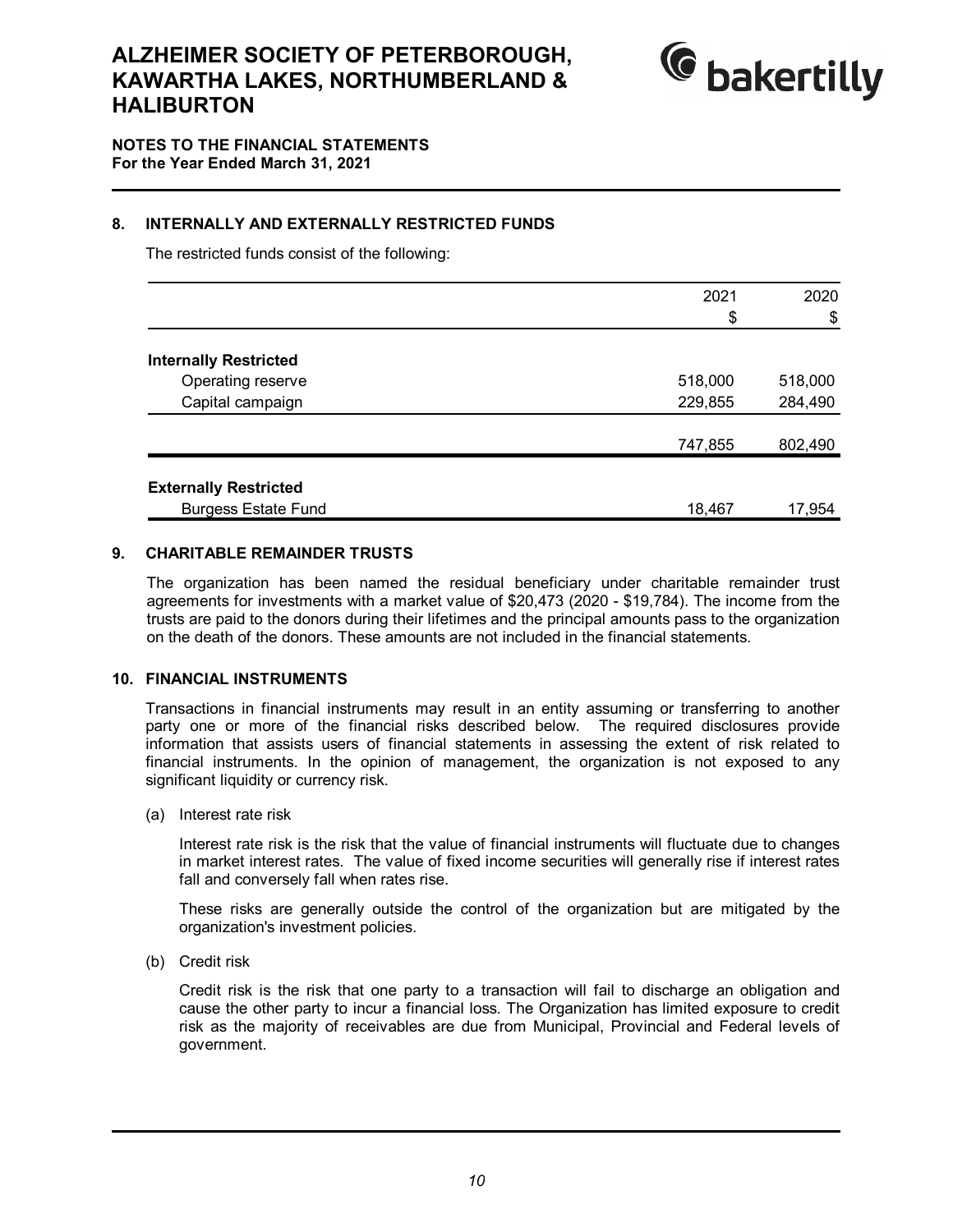

**NOTES TO THE FINANCIAL STATEMENTS For the Year Ended March 31, 2021**

#### **11. COMMITMENTS**

The organization has entered into lease agreements for premises. Future lease obligations are as follows:

| 2022 | \$85,264 |
|------|----------|
| 2023 | 85.264   |
| 2024 | 84.844   |
| 2025 | 7.000    |
|      | 262,372  |

### **12. BUDGET FIGURES**

Budget figures are not subject to audit.

### **13. UNCERTAINTY CAUSED BY COVID-19**

On March 11, 2020, the World Health Organization categorized COVID-19 as a pandemic. The potential economic effects within the Organization's environment and in the global markets, possible disruption in supply chains, and measures being introduced at various levels of government to curtail the spread of the virus (such as travel restrictions, closures of non-essential municipal and private operations, imposition of quarantines and social distancing) could have a material impact on the Organization's operations. The extent of the impact of this outbreak and related containment measures on the Organization's operations cannot be reliably estimated at this time.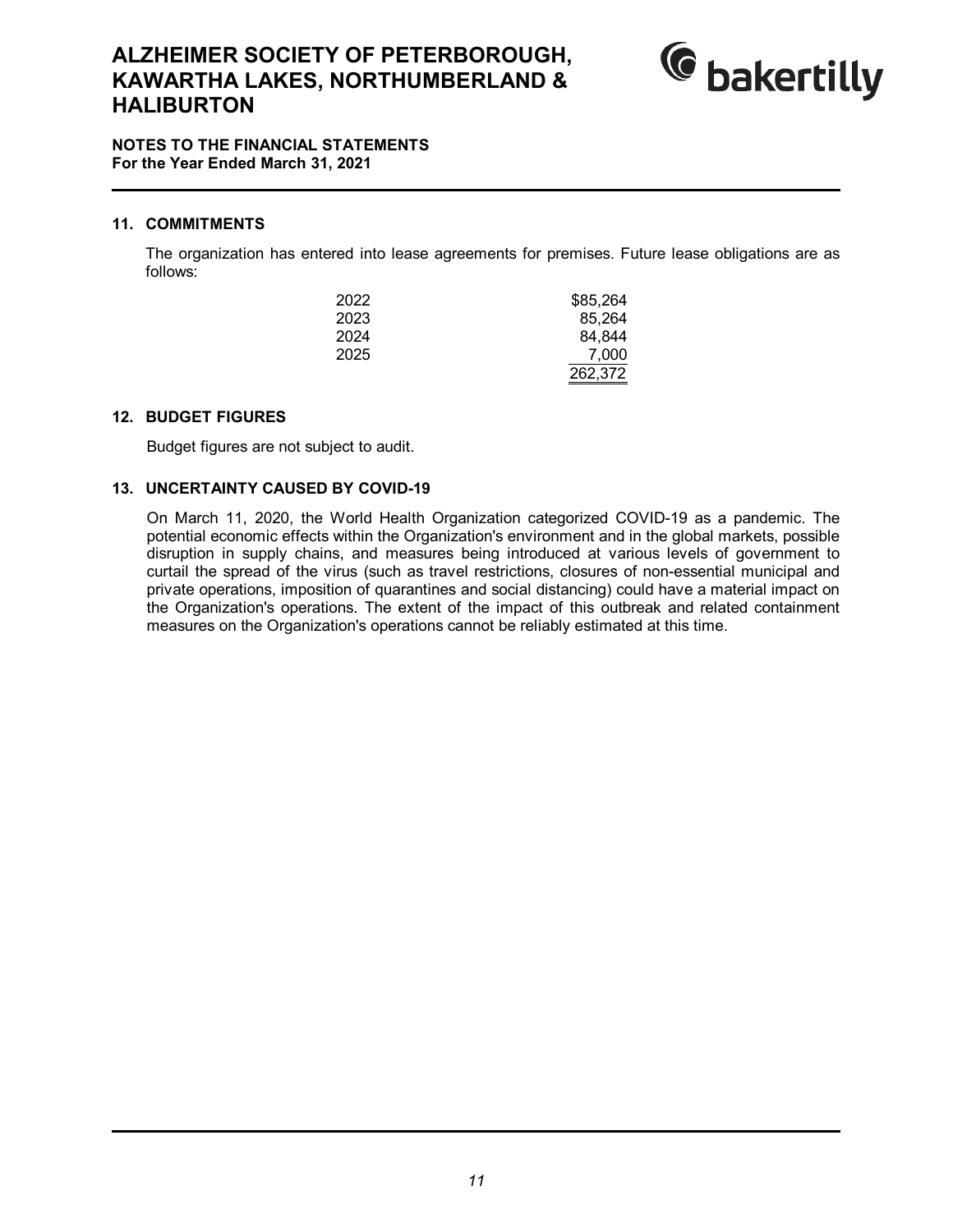

#### **SCHEDULES TO THE FINANCIAL STATEMENTS For the Year Ended March 31, 2021**

Schedule 1 - Donations

|                                          | <b>Budget</b>     | Actual     | Actual     |
|------------------------------------------|-------------------|------------|------------|
|                                          | 2021<br>\$        | 2021<br>\$ | 2020<br>\$ |
|                                          | (Unaudited)       |            |            |
| Memorial                                 | 68,500            | 33,120     | 53,083     |
| General                                  | 164,411           | 82,403     | 79,276     |
| <b>Bequests</b>                          | 16,500            | 41,190     | 95,876     |
|                                          | 249,411           | 156,713    | 228,235    |
| Schedule 2 - Fundraising Activites - Net |                   |            |            |
|                                          | <b>Budget</b>     | Actual     | Actual     |
|                                          | 2021              | 2021       | 2020       |
|                                          | \$                | \$         | \$         |
|                                          | (Unaudited)       |            |            |
| Fundraising revenues                     | 117,500           | 74,327     | 136,518    |
| Fundraising costs                        | (19,000)          | (8,880)    | (15, 236)  |
|                                          | 98,500            | 65,447     | 121,282    |
|                                          |                   |            |            |
| Schedule 3 - Direct Service Costs        |                   |            |            |
|                                          | <b>Budget</b>     | Actual     | Actual     |
|                                          | 2021              | 2021       | 2020       |
|                                          | \$<br>(Unaudited) | \$         | \$         |
|                                          |                   |            |            |
| Caregivers and staff travel              | 56,481            | 3,951      | 41,386     |
| Training and education                   | 13,344            | 6,382      | 6,625      |
| <b>Client services</b>                   | 93,484            | 20,147     | 37,156     |
| Volunteers                               |                   | 150        | 1,258      |
|                                          | 163,309           | 30,630     | 86,425     |